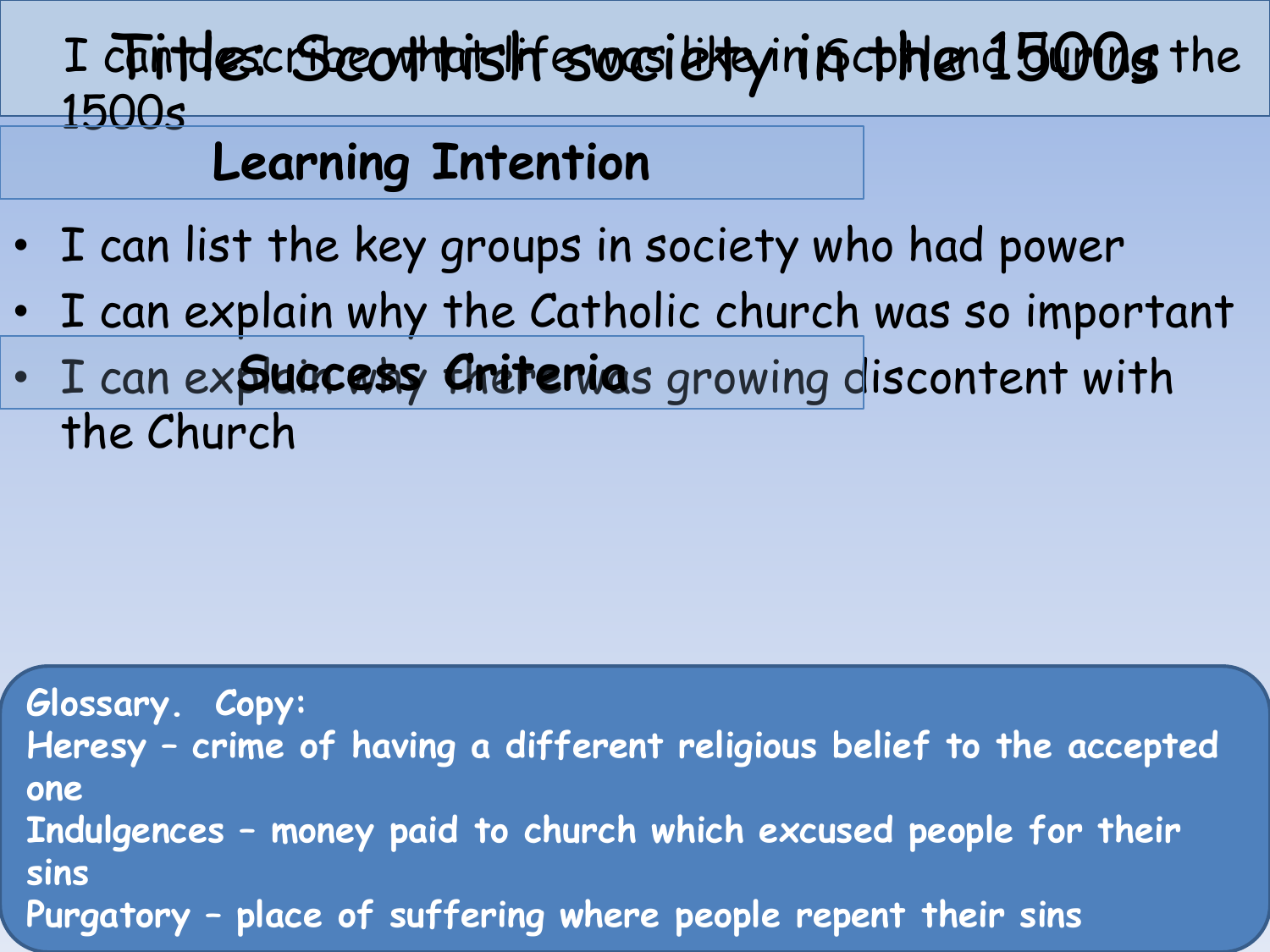# Starter...Fix the Fib

Correct the sentences and write them in your jotter

- 1. The next person in line to the throne is called the hair to the throne.
- 2. Mary Queen of Scots mother was called Margaret of Guise
- 3. Mary's father, James V was delighted to have a baby daughter.
- 4. Mary Queen of Scots was the niece of Queen Elizabeth I of England.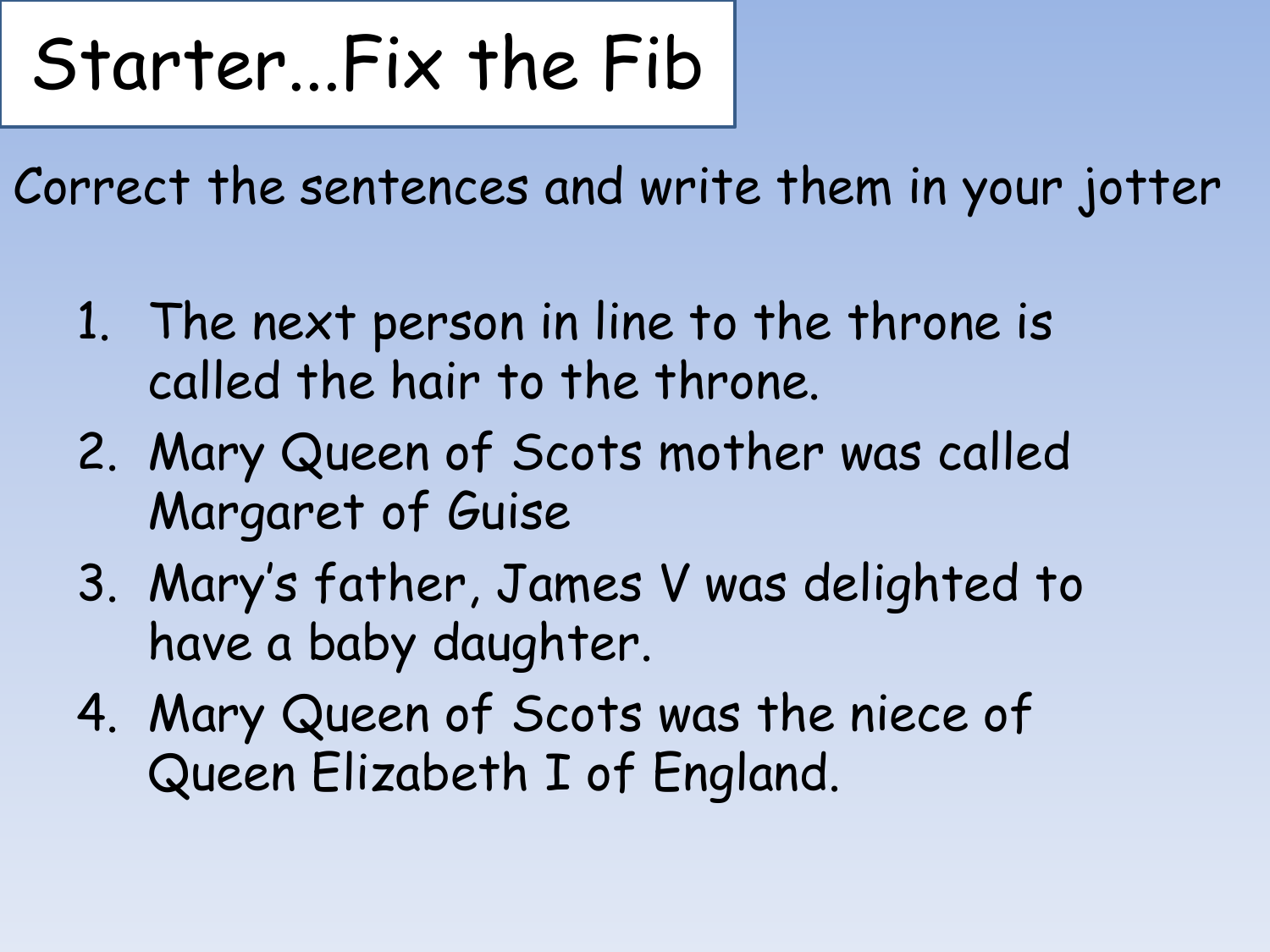What groups were powerful during the 1500s in Scotland when Mary's father, James V was in power?

#### **The Monarchy**

It was vital that the King or Queen was a **strong leader**. They were in **charge of the Scottish parliament**. They **gave nobles rewards in exchange for raising armies** to defend the country. Punishments were severe to keep law and order.

**The Nobles**  The nobles were **rich and powerful land owning families**. Ordinary people relied on them for land to grow crops. They often plotted against the king if they weren't given powerful positions.

Those relationships were reciprocal i.e. they relied on each other. There was another very powerful group too though...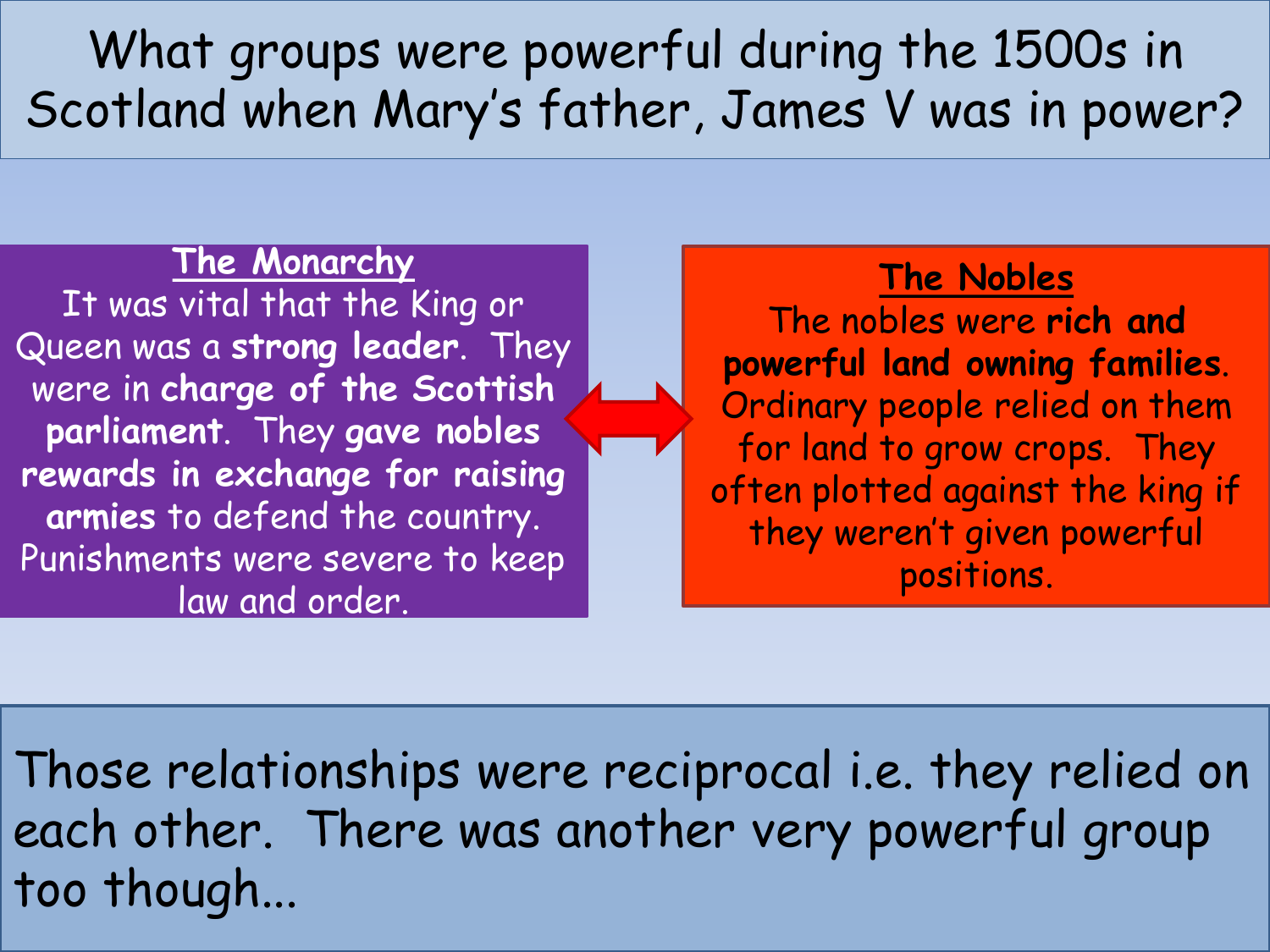# ...the Church.

**The Catholic Church** The Catholic church was wealthy and powerful. They were much richer than the King. They were responsible for the spiritual wellbeing of the people, education and tending the sick

닢

## What made them so important though?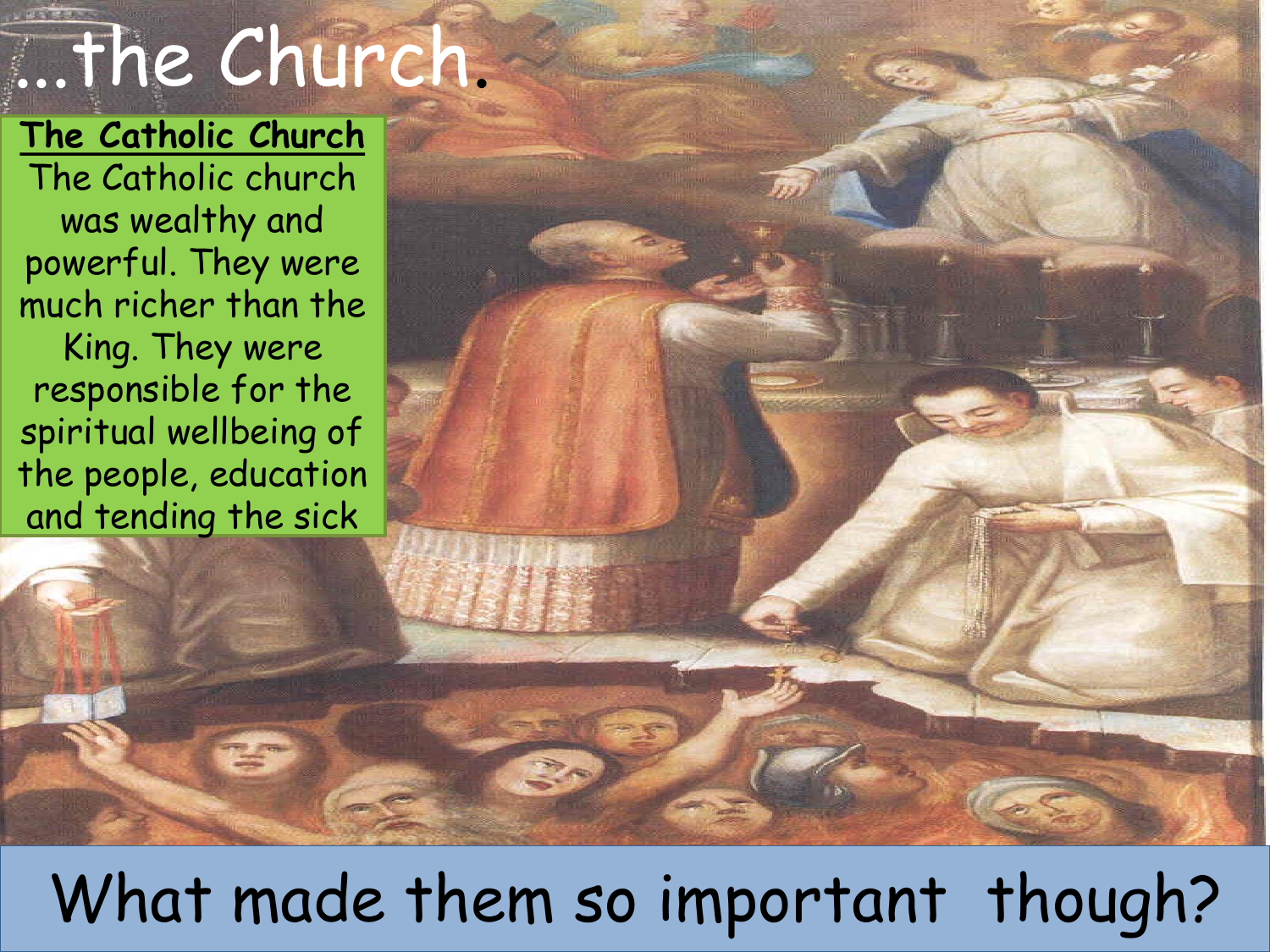## Why was the Church so important in the 1500s?

- Religion was a very important part of daily life
- King James V was Catholic so Scotland was a Catholic country.
- The Church was very powerful and rich.
- It collected rent from the land it owned and also taxed the people
- People believed that after death, you went to heaven if you were good, hell if you were bad, or a place of suffering called purgatory to repent your sins before you could go to heaven.
- The Church also sold 'indulgences' which excused people for their sins so they could go to heaven
- People who dared to criticise the church were accused of heresy and could be burned at the stake.
- The church looked after the sick
- The church educated people

**Task 1**: Create a picture spider diagram which explains the importance of the church

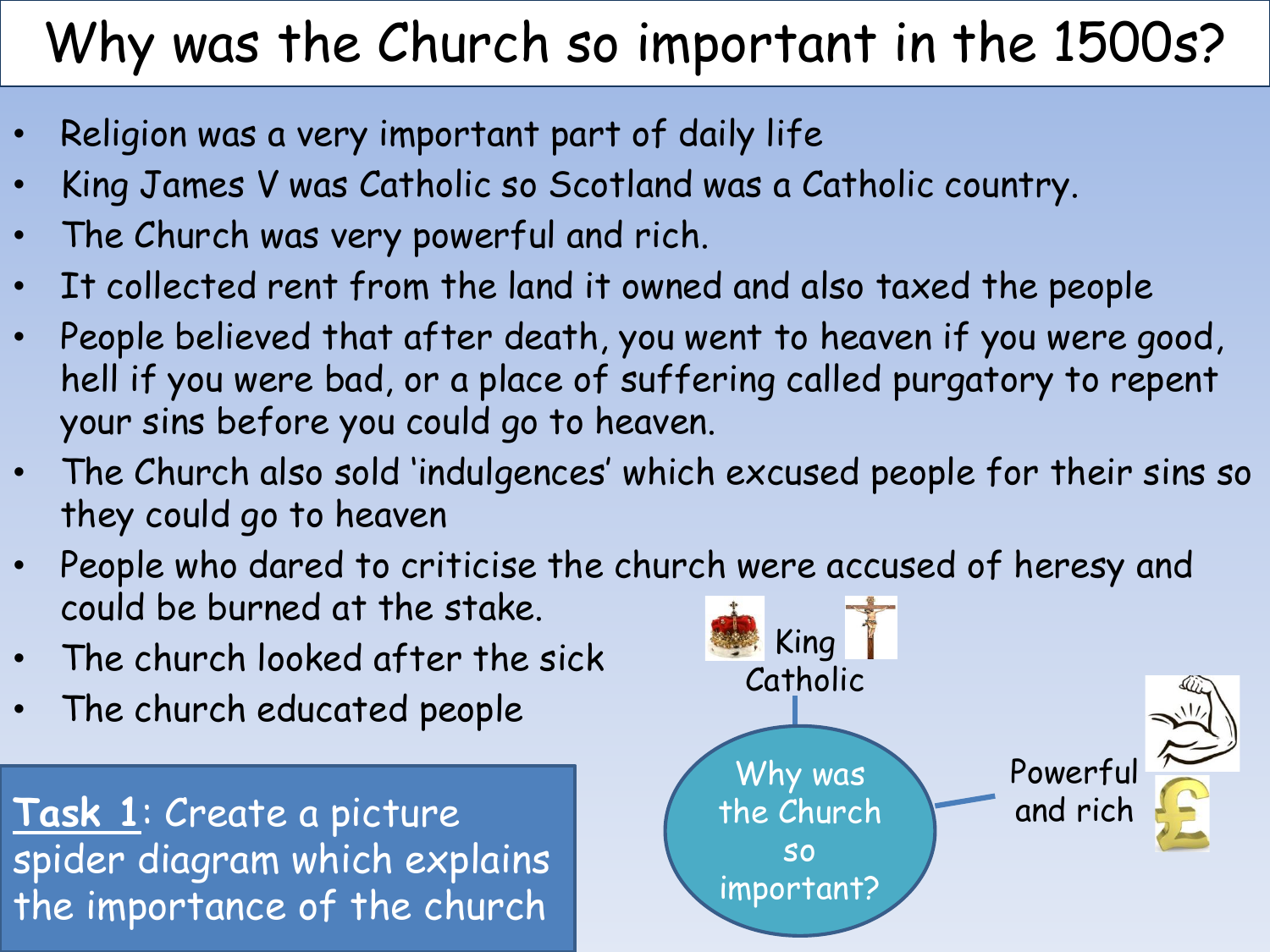## Why did people become angry with the church?

| Poor people were forced<br>to pay for holy ceremonies<br>like Baptisms if they<br>wanted to go to heaven                             | Priests were poorly<br>educated so often didn't<br>know what they were<br>preaching                                     |                   | Churchmen lived in luxury<br>housing paid for by taxing<br>the poor who lived in<br>poverty             |
|--------------------------------------------------------------------------------------------------------------------------------------|-------------------------------------------------------------------------------------------------------------------------|-------------------|---------------------------------------------------------------------------------------------------------|
| Rich nobles bribed<br>members of the church to<br>make certain decisions<br>which was seen as corrupt                                | Monarchs gave top church<br>jobs to relatives (often<br>illegitimate children) and<br>nobles which caused<br>resentment |                   | The Bible was written in<br>Latin so people couldn't<br>read it                                         |
| The Church spent its<br>money on building grand<br>churches rather than<br>helping the poor                                          | Some of the clergy were<br>married with children<br>which caused criticism as<br>they were supposed to be<br>celibate.  |                   | Rich people could be as<br>bad as they liked and then<br>just buy indulgences so<br>they were forgiven. |
| Task 2: Create a diamond nine in<br>your jotter ranking how angry each<br>of the above problems would make<br>the people of Scotland |                                                                                                                         | <b>Very Angry</b> | <b>HIGHEST priority</b><br><b>JOINT 2nd</b><br>JOINT 2nd                                                |
|                                                                                                                                      |                                                                                                                         | Quite angry>      | JOINT 3rd<br><b>JOINT 3rd</b><br><b>JOINT 3rd</b><br><b>JOINT 4th</b><br><b>JOINT 4th</b>               |
|                                                                                                                                      |                                                                                                                         | A bit angr        | <b>LOWEST priority</b>                                                                                  |